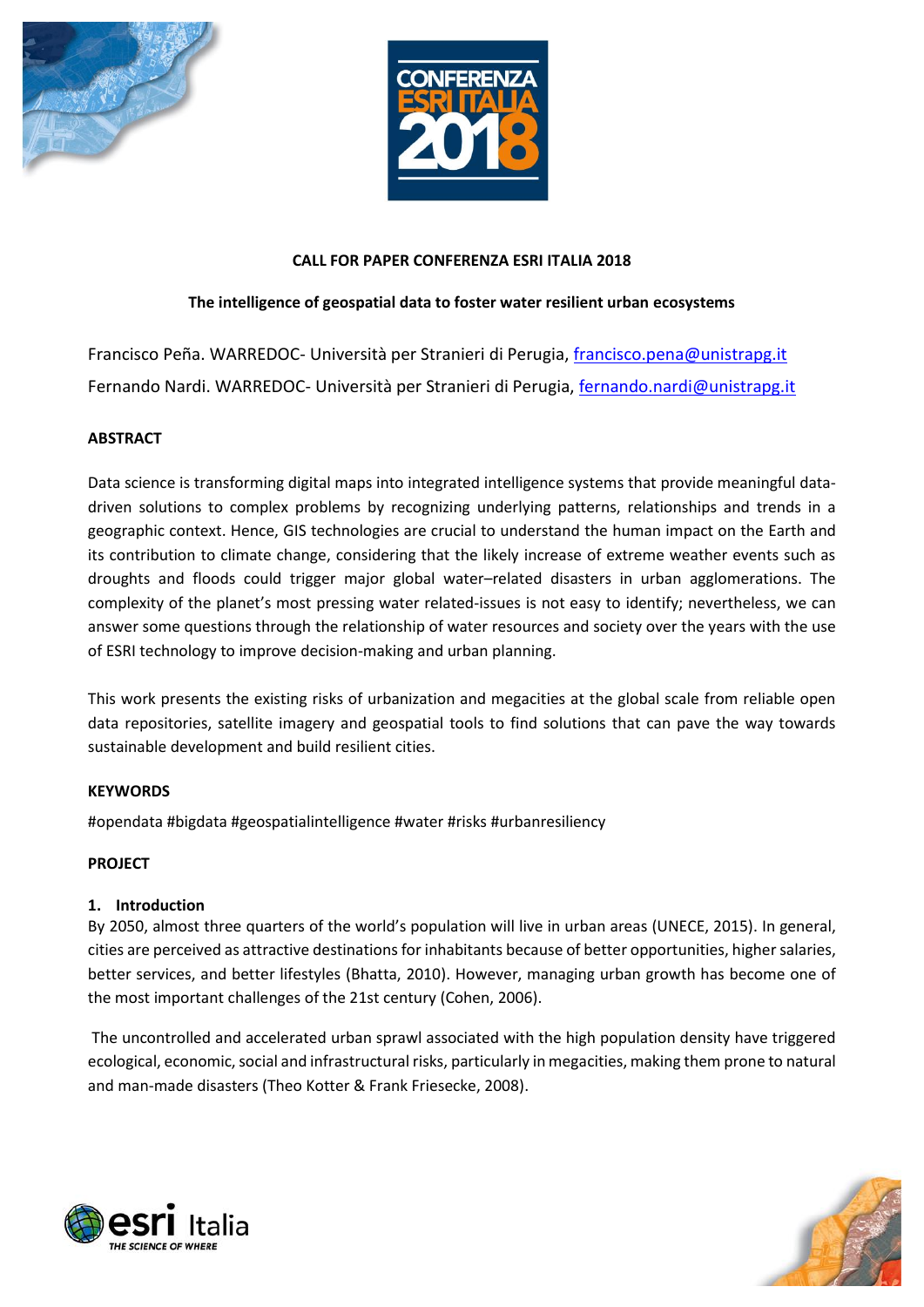



Floods account for 43% of all natural disasters. Between 1995 and 2015, floods affected 2.3 billion people globally and killed 157,000 (Wahlstrom & Guha-Sapir, 2015). Scientific evidence indicates that climate change will create stronger storms (Knutson, et al., 2010), therefore a comprehensive analysis of the morphing city systems is needed to understand how cities can become more resilient in the face of water-related disasters.

The power, versatility, and accessibility of Open Data can be used to help countries around the world address a wide range of development goals, including food security, sustainable cities, the environment and climate action (World Bank, 2015). Despite the abundance of data, it has had little impact on furthering our understanding of our planet, in contrast to other fields such as marketing or business (Faghmous, 2014). Considering that data is useless unless it is applied, in this research we demonstrate how Web AppBuilder for ArcGIS adds value to the integration of demographic, risk and hurricane open data. The production of 2D and 3D digital maps offer a range of options for effective data visualization to locate areas in risk and to promote water resilient urban cities for global awareness.

# **2. Data and Methods**

The type of methodology used in this research consist of global quantitative data of countries and cities, based on the level of urbanization and risk, structured in four phases:

- I. Data collection
- II. Data homogenization
- III. Mapping and data visualization
- IV. WebApps

# **2.1. Data collection**

The collection of qualitative data is mandatory to perform data analytics. A dataset is characterized by the representation of numerical values known as datum in a matrix corresponding to a particular event. Data can be available to the public through open data repositories or obtained from private sources. Official international organizations as well as national and regional entities are recognized as reliable sources of information, collecting and producing official datasets and statistics from a wide range of sectors, including urban development, health, economy, environment and education.

| Laver                                                 | <b>Source</b>                     |
|-------------------------------------------------------|-----------------------------------|
| Urban agglomeration by country (%)                    | 2014 World Urbanization Prospects |
| Annual population of urban agglomerations (thousands) | 2014 World Urbanization Prospects |
| Country boundaries                                    | <b>Google Fusion Tables</b>       |
| World Risk Index                                      | World Risk Report 2016            |
| Hurricane Archive                                     | Weather Underground               |

*Table 1 – Open data sources*

### **2.2. Data homogenization**



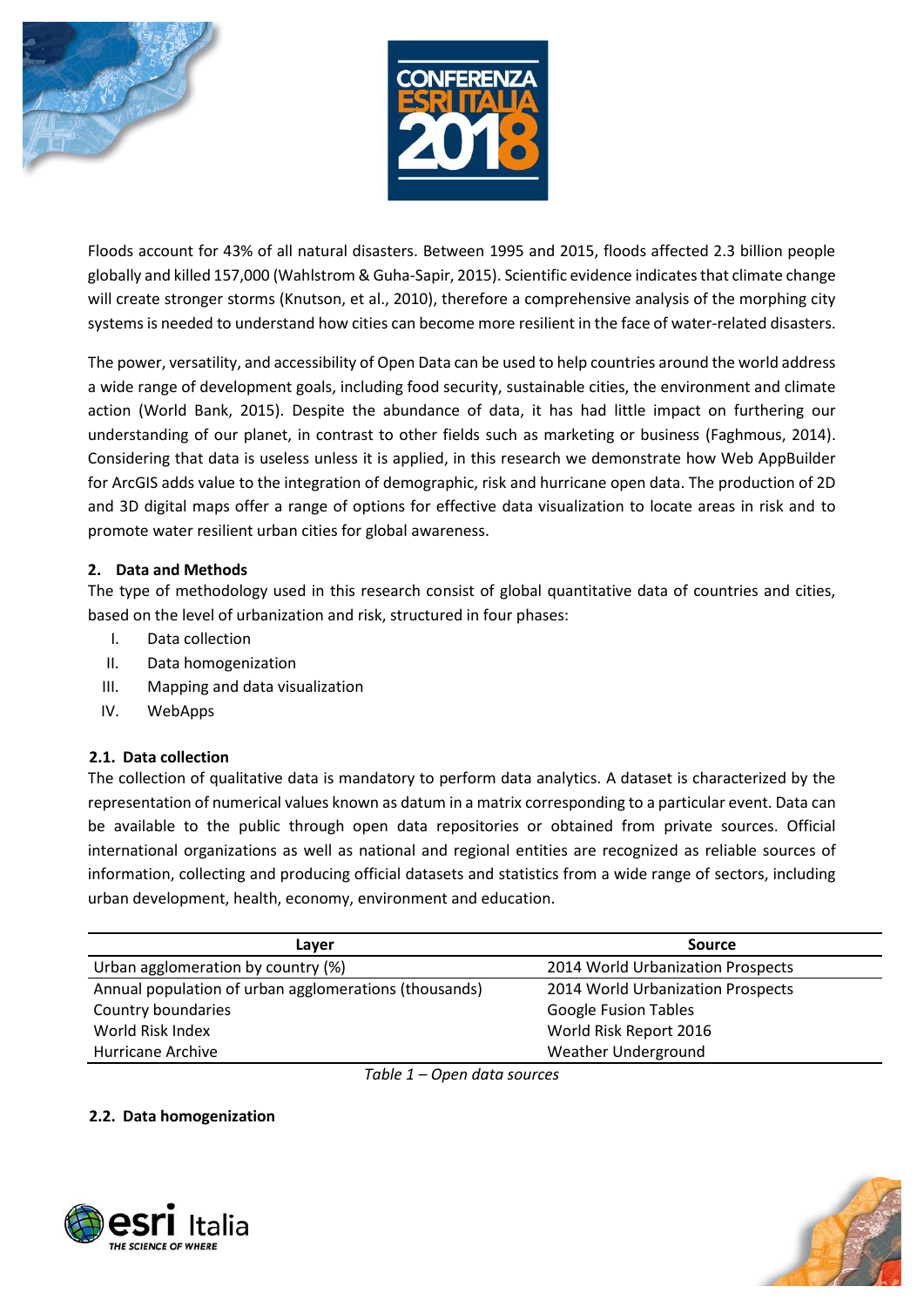



After completing the data collection process, the homogenization phase consisted on selecting one reference column of two datasets to provide data visualization with an area-value map instead of a point. In this case, we associate the data from the 2014 World Urbanization Prospects and World Risk Report 2016 integrated with the geographic data from Google Fusion Tables for visualization purposes.

To successfully merge the files, we used the "country code" as reference column because of orthography differences in the country names from both datasets. Manual data filtering may be required when columns cannot be associated automatically due to misspelling when constructing data from multiple languages or the existence of additional accents, commas and/or spaces.

Weather underground is an internet-based commercial weather service that provides real-time weather information and historical data. Detailed tracking charts and information for tropical storms in the North Atlantic, East Pacific, Western Pacific and Indian Ocean is available in html format; in order to use this data, manual procedure of organizing the information into an Excel file is required to create the csv file.

# **2.3. Mapping and data visualization**

Effective data visualization remains the main challenge for digital mappers. The complexity of summarizing data requires time and creativity to represent in an easy-friendly way the final product to the audience. ArcGIS Online enables users to tailor the map as desired, from a range of styles based on the attribute of your interest, to the 'Living Atlas of the World', a geographic public repository that includes maps, apps, and data layers from the ESRI community (ESRI, 2018).

### **2.4. WebApps**

### **2.4.1. StoryMaps**

The distribution of megacities close to main river systems and coastlines is not new. Figure 1 depicts four main urban corridors, from New York to Mexico City, London to Istanbul, Tokyo to Shanghai and New Delhi to Jakarta. The percentage of population living in urban agglomerations is depicted in a choropleth map.



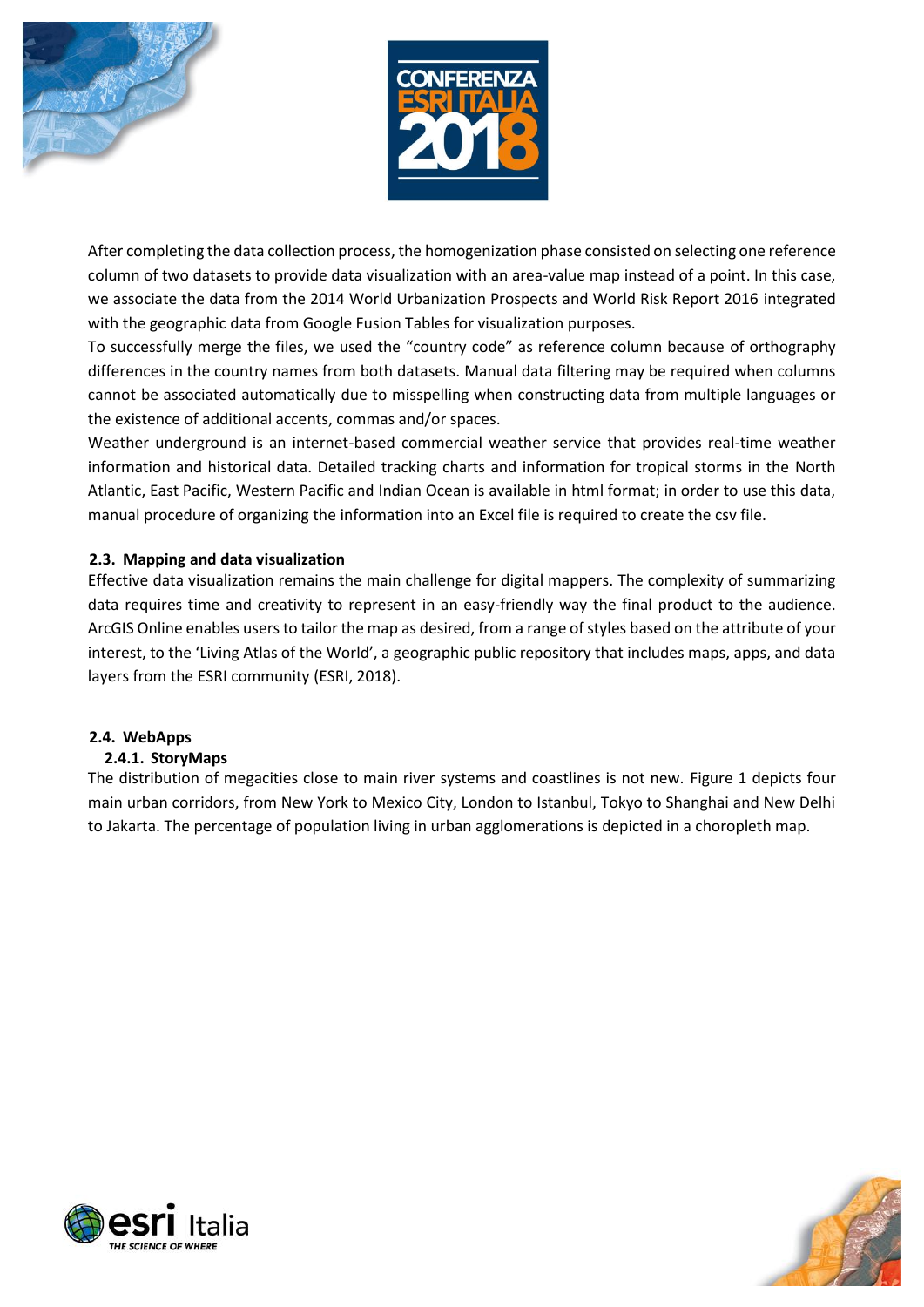





*Fig. 1 - Percentage of urban and locations of urban agglomerations of >.5m inhabitants on 2015. Source: World Population Prospects*

| <b>Urban agglomerations</b>           | Legend |
|---------------------------------------|--------|
| Cities of 500,000 to 1 million        |        |
| Medium-sized cities of 1 to 5 million |        |
| Large cities of 5 to 10 million       |        |
| Megacities of 10 million or more      |        |
| Table 2 Lough of urban gambonarations |        |

*Table 2 – Level of urban agglomerations*

### **2.4.2.Global weather risk outlook**

The pace of urbanization is on the rise, as well as the increasing level of exposure and vulnerability of megacities. Hurricanes are responsible of flooding, storm surges and strong winds, leaving a trail of mass damage and destruction in its path. Some global populations, particularly in the Atlantic and Pacific Ocean suffer from hurricanes and typhoons every year. Figure 2 shows a 3D map of the costliest Atlantic hurricane paths and intensities. The rise of global sea surface temperatures is consistent with a change in intensity to more intense storms. This new pattern may explain that three of the top five most costly hurricanes took place on 2017.



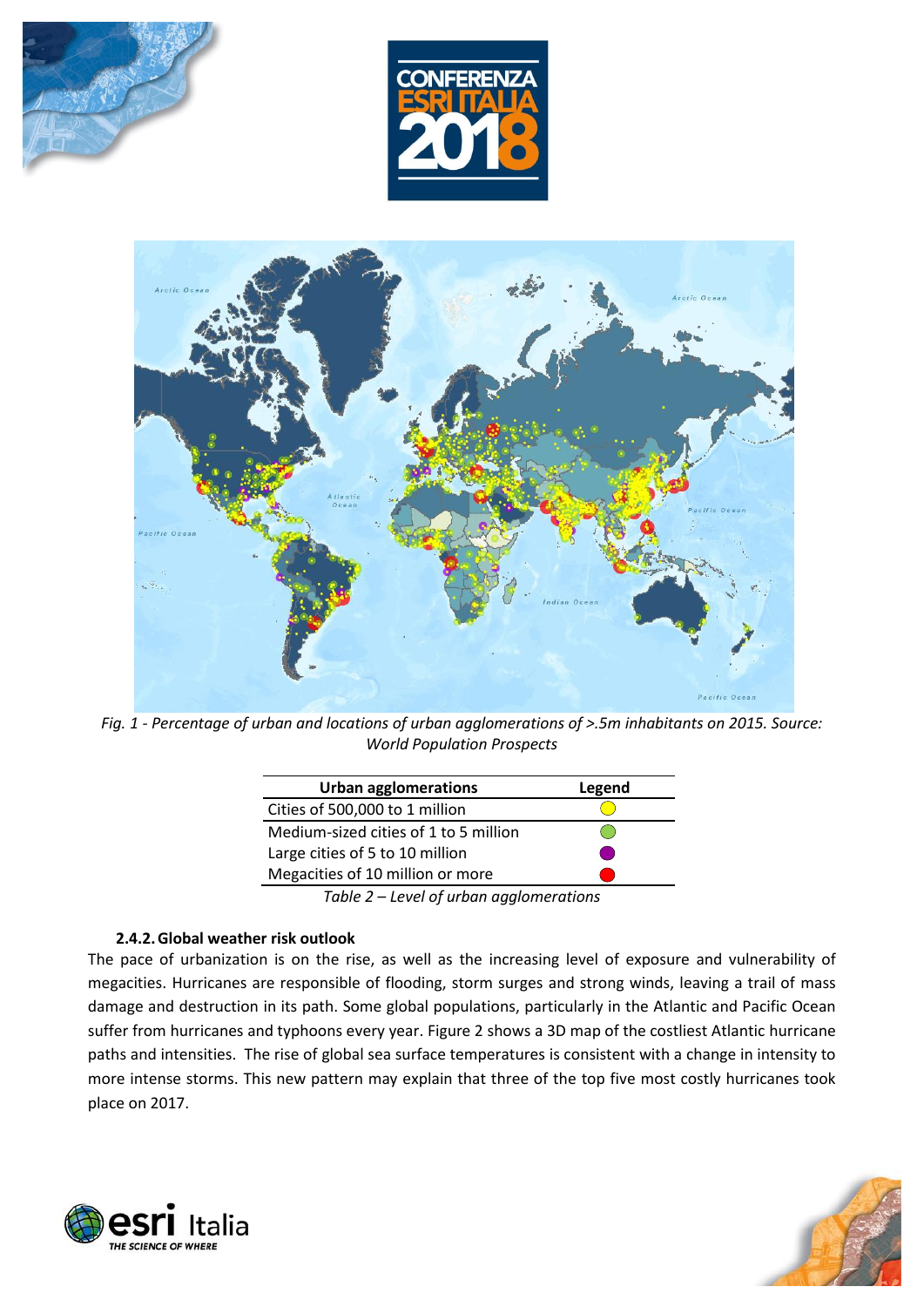





*Fig. 2 – Urban agglomerations of >.5m inhabitants, intensity and tracks of the most costly hurricanes in the Atlantic: Katrina (2005), Harvey (2017), Maria (2017), Sandy (2012) and Irma (2017). Source: NOAA*

### **2.4.3. Indexing and comparative analysis for hydro-extreme hazards**

Disaster risk is a function of hazard, exposure, vulnerability and capacity (UNISDR, 2015) . A compared analysis of the World Risk Index report is presented in Figure 3. Over the past years The Netherlands, Greece, Romania, Serbia and Hungary have been regularly hit by floods, therefore is not surprise to observe that are classified as most exposed countries in Europe, influencing their rating on the world risk index.

| Concept          | <b>Definition</b>                                                                                                                                                                                                                                        |
|------------------|----------------------------------------------------------------------------------------------------------------------------------------------------------------------------------------------------------------------------------------------------------|
| Disaster risk    | The potential loss of life, injury, or destroyed or damaged assets, which could occur to a<br>system, society or a community in a specific period of time, determined probabilistically as<br>a function of hazard, exposure, vulnerability and capacity |
| World Risk Index | Result of exposure and vulnerability                                                                                                                                                                                                                     |
| Vulnerability    | Vulnerability of society as the sum of susceptibility, lack of coping capacities and lack of<br>adaptive capacities                                                                                                                                      |
| Exposure         | The situation of people, infrastructure, housing, production capacities and other tangible<br>human assets located in hazard-prone areas, such as earthquakes, storms, floods, droughts<br>and sea level rise                                            |
| Susceptibility   | Dependent on public infrastructure, nutrition, income and the general economic framework                                                                                                                                                                 |

*Table 3 – Terminology on disaster risk. Source: UNISDR & World Risk Index Report*



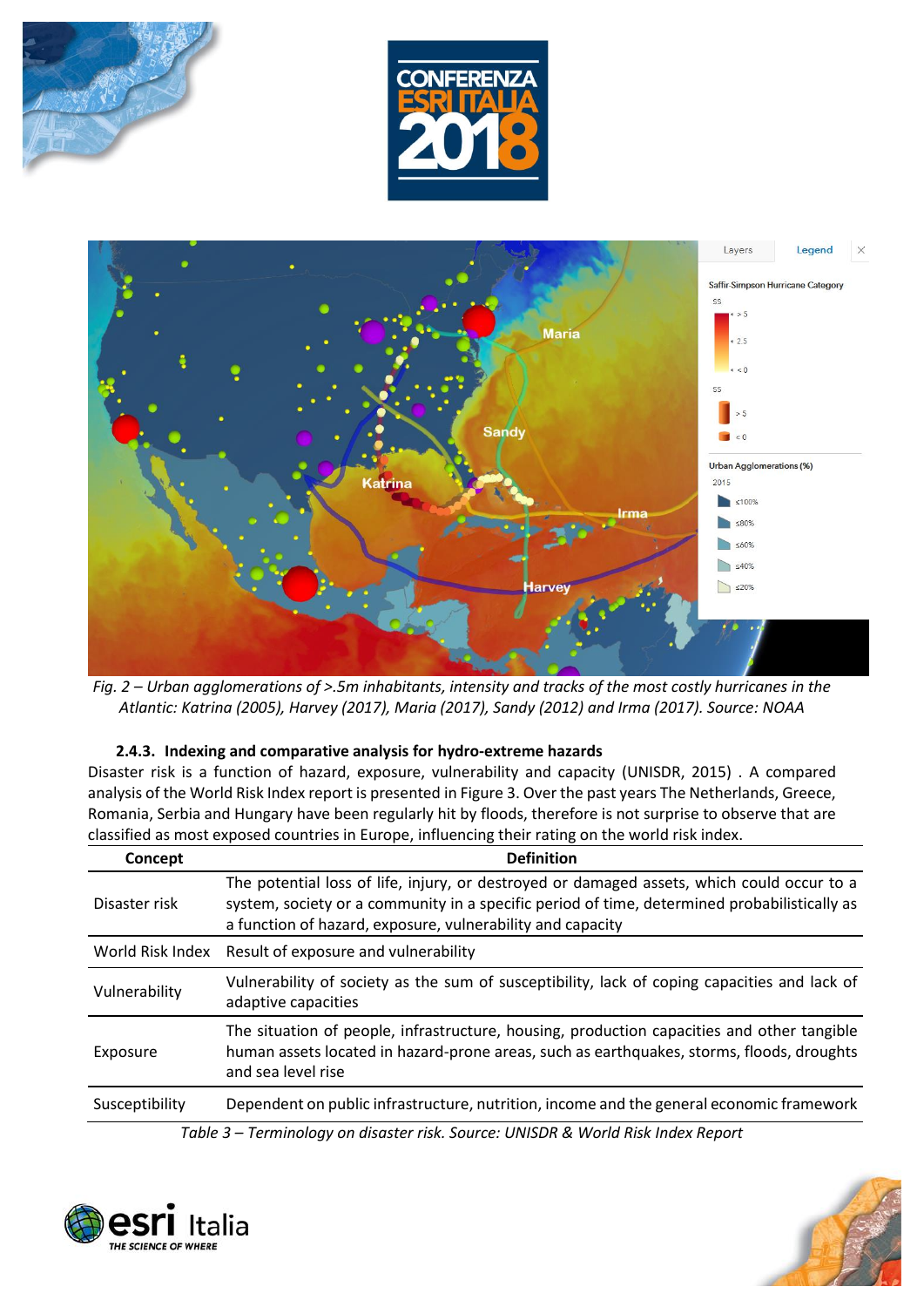





*Figure 3 – Compared analysis of urban agglomerations of >.5m inhabitants and the World Risk Index. Source: World Risk Index Report*

### **3. Results**

The three maps provide a range of options to put in perspective the existing risks based on the distribution of megacities around the world. ArcGIS Online offers a number of possibilities to display data, going from StoryMaps and WebApps to ArcGIS Operations Dashboard. The final products encourage discussion and further analysis to evaluate the level of vulnerability of regions in regard of the number and concentration of megacities, risk index and hurricanes path. The advantage of interactive 3D maps (Figure 2) is that users can recognize immediately the changes in magnitude of each hurricane by the changes of height and color. The possibility to add big hurricane data and sea global temperatures over time, including the urban population growth of megacities could provide hints of new hurricane patterns and potential landing areas. This information is vital for government officials and decision makers for disaster risk preparedness and mitigation purposes.